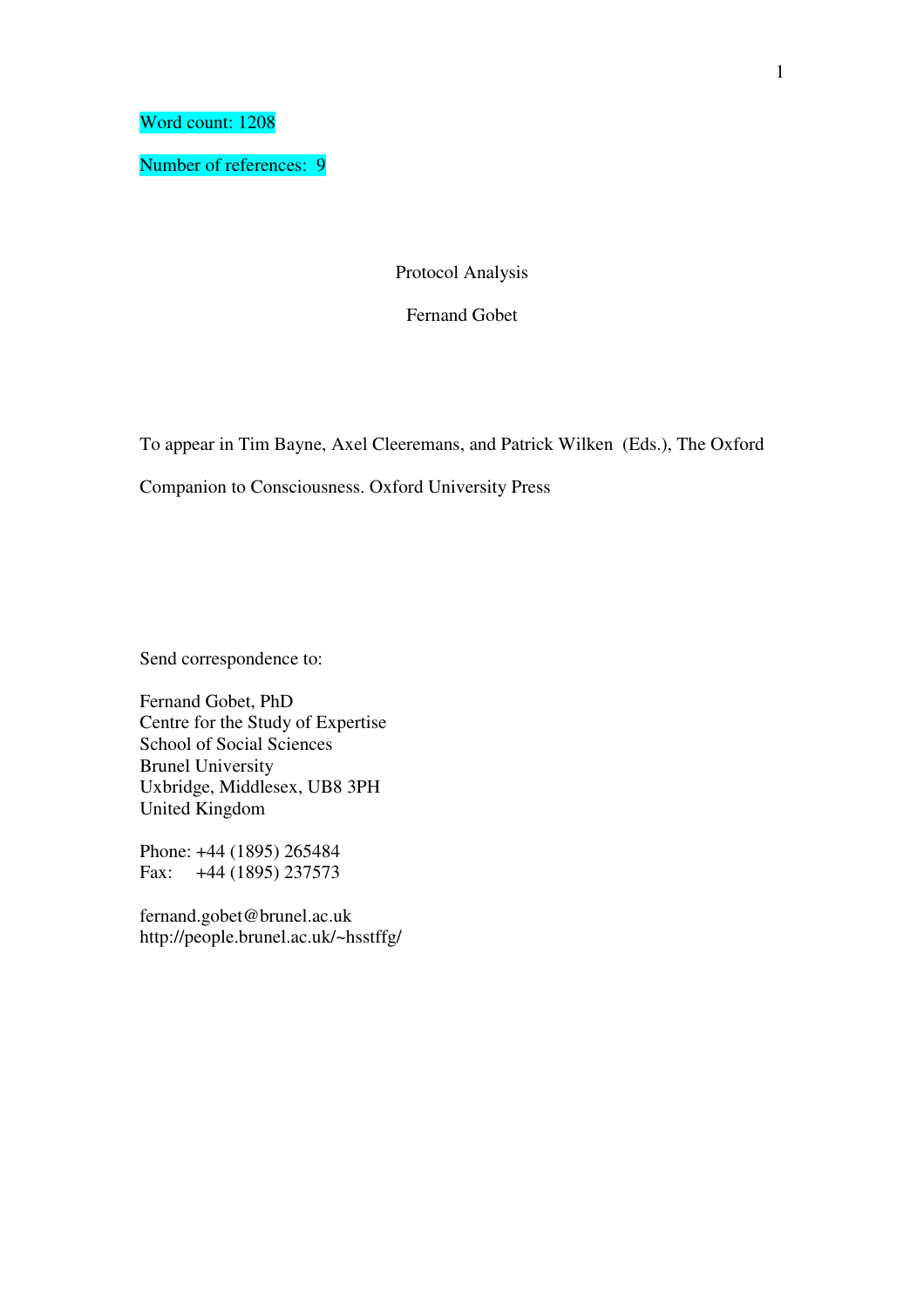## Protocol Analysis

Protocol analysis is a research method in which verbal reports are elicited from participants and transcribed for qualitative and/or quantitative analysis. It can be used in isolation or jointly with the collection of other process data such as eye movements or keystrokes on a keyboard. With concurrent protocols, participants are requested to think aloud when carrying out a task, for example when solving a problem in physics or in logic, with the explicit instruction to report everything that comes to their mind but not to describe or explain their thoughts. This technique provides useful information with tasks that have a certain duration, say at least a few dozens seconds, but is more limited with visuo-spatial tasks or tasks that are of short duration. In these cases researchers often use retrospective protocols, where participants are asked to report, after completing a task, the thoughts and/or actions that occurred when carrying out the task. For example, participants may be asked first to carry out an arithmetic problem, and then to report the processes that took place. Both concurrent and retrospective protocols must carefully be distinguished from introspection (see *Introspection*), where participants, often trained with this purpose in mind, are asked to describe their mental states and theorize about them.

Duncker (1935/1945) was one of the first psychologists to use concurrent protocols, but perhaps the first really influential use of this technique was provided by De Groot (1946/1965) in his analysis of chess players' thinking processes. De Groot identified an important weakness of protocol analysis, namely that protocols are often incomplete. There are several reasons for this: some aspects of the thought process do not reach the threshold of awareness; conscious thoughts may be too fast to be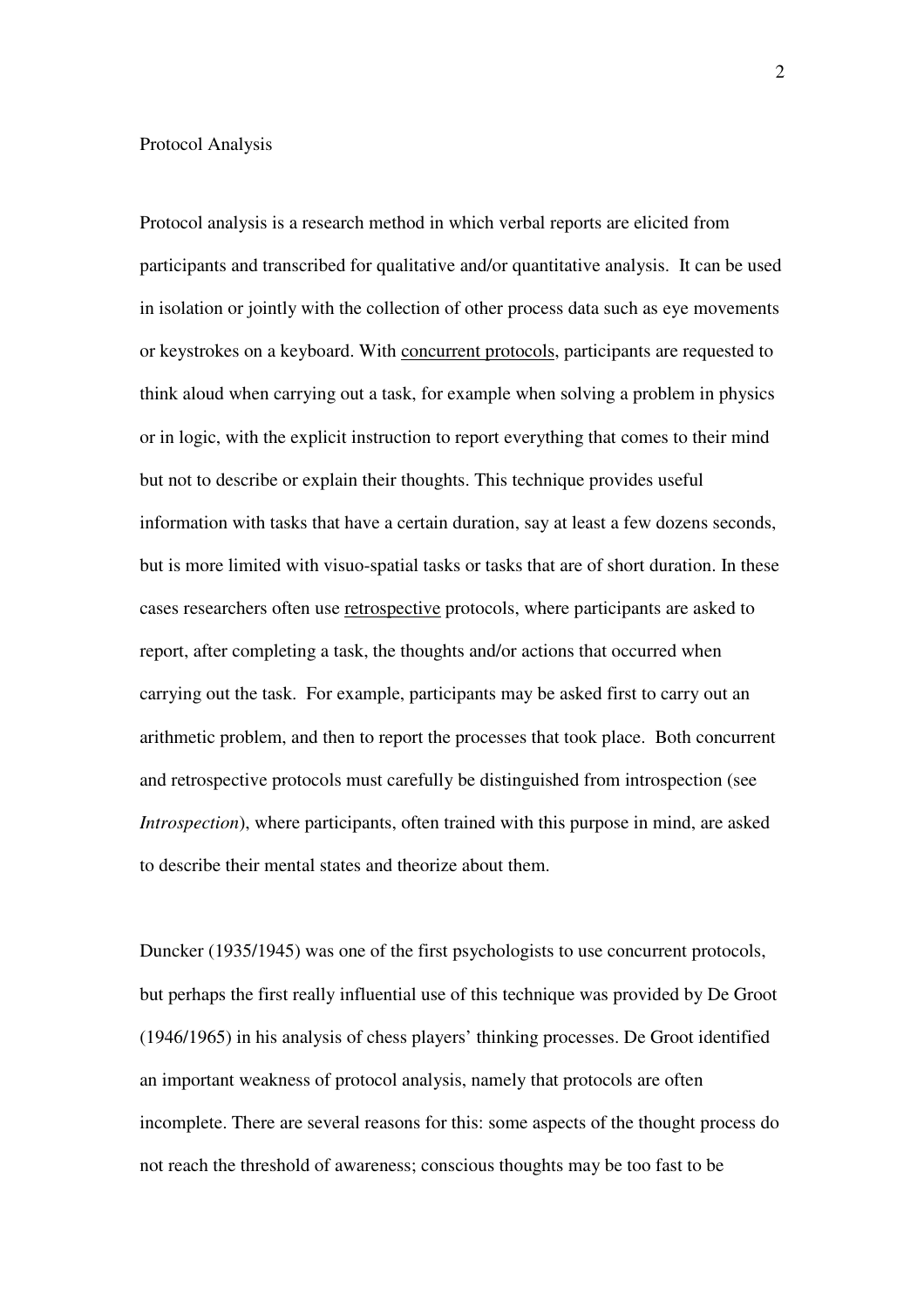verbalized; some thoughts cannot be immediately verbalized; and, finally, participants may suppress some steps of the thought process, for example to avoid the embarrassment of reporting mistakes in their thinking. In addition, the reporting of concurrent thoughts may slow down the thinking process itself. In spite of these deficiencies, De Groot concluded that protocols often provide a satisfactory outline of the macro-structure of the thought process, and that their degree of completeness may be assessed by asking participants to which extent the protocol faithfully reproduces this process.

Nisbett and Wilson (1977) argued that retrospective protocols suffer from a number of weaknesses, including the use of general knowledge to fill in gaps in memory, rationalization, and even lack of awareness of critical stimuli. It should be noted that the severity of these weaknesses is affected by the way reports are elicited, and increases with the time lag between the thoughts and their report.

Using Newell and Simon's (1972) information processing framework, Ericsson and Simon (1980; 1993) provided an extensive discussion of the advantages and disadvantages offered by verbal protocols. The originality of their approach is to validate their analysis with a theoretical model that clearly specifies when protocols will be reliable and when they will not. Their starting point is that people are conscious of only those things that are stored in short-term memory (STM). When this information is verbal in nature, the action of providing verbal protocols simply amplifies information that is already in short-term memory. When information is non-verbal, talking aloud adds a recoding stage, which slows the process down and introduces translation errors. A consequence of this theory is that retrospective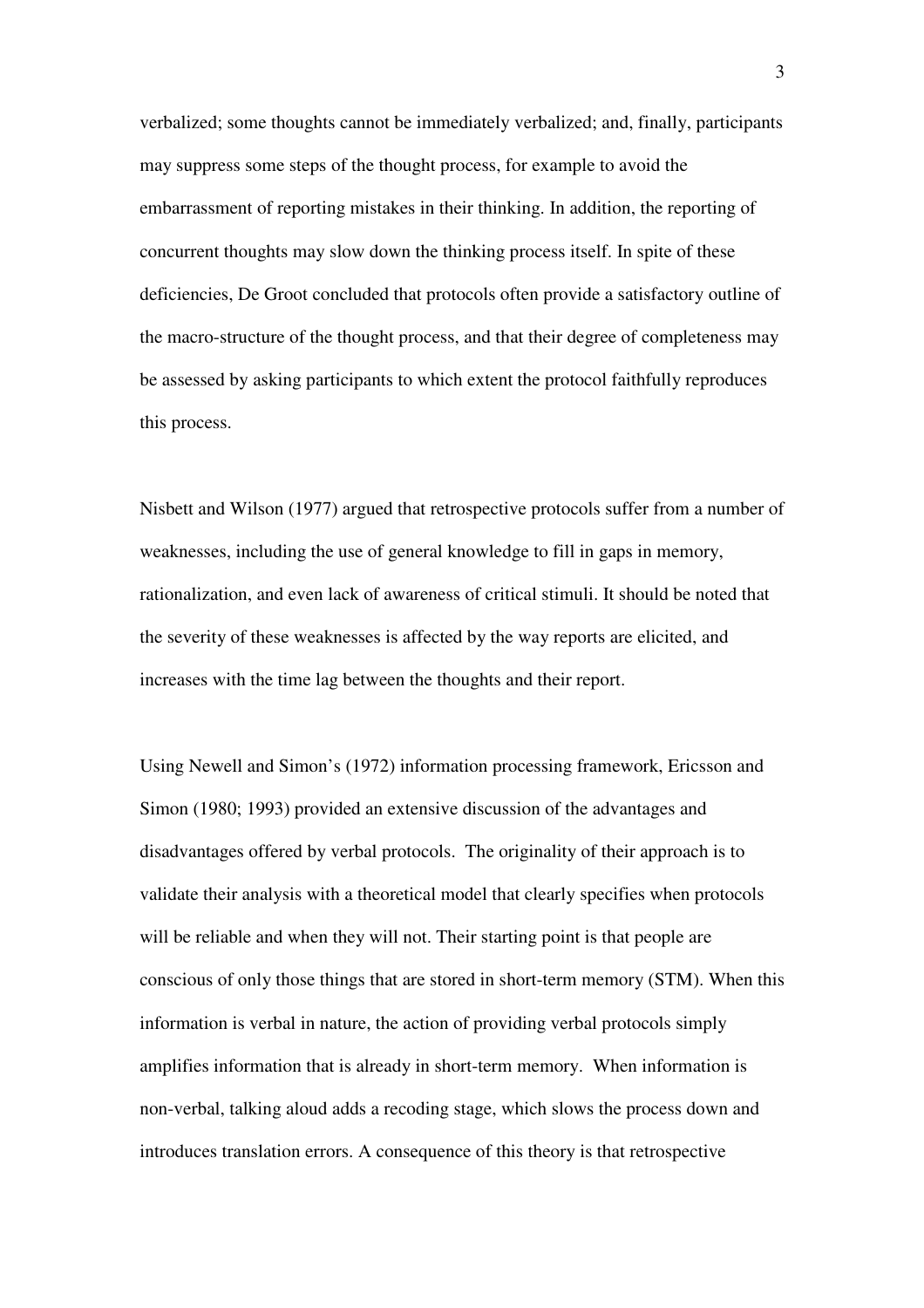protocols suffer from the fact that information in not in STM any more, in particular when recall occurs a long time after completing the task. Ericsson and Simon's information processing model also postulates that encoding unfamiliar information into long-term memory (LTM) requires several seconds, which means that only a subset of the thoughts having taken place during the task will be encoded in LTM. Similarly, asking participants to provide explanations of their behaviour requires them to use information that was never in STM, and thus offers little reliability. Hence, retrospective protocols can be recommended only when they are taken a few seconds after the task and when it is plausible to assume that STM cues will enable access to information stored in LTM.

Based on their theoretical analysis, Ericsson and Simon offered practical advice as to how collect reliable protocols. Recommendations include giving warm-up tasks to the participants and sitting behind the participants to avoid contaminating the protocols with social interactions. The analysis of verbal protocols is notoriously complex and time consuming, and programs have been developed to facilitate this process. For example, Bhaskar and Simon (1977) describe SAPA, a semi-automatic protocol coding system used in their study of problem solving in thermodynamics.

Verbal protocols have sometimes been used in combination with other process data such as eye movements. For example, Carpenter, Just and Shell (1990) used concurrent protocols when participants solved the Raven's Progressive Matrices, a test of intelligence. This and similar studies suggest that the thought contents, as reported verbally in the concurrent protocols, correspond well with the eye-movement data. Similarly, De Groot and Gobet (1996) recorded eye movements in combination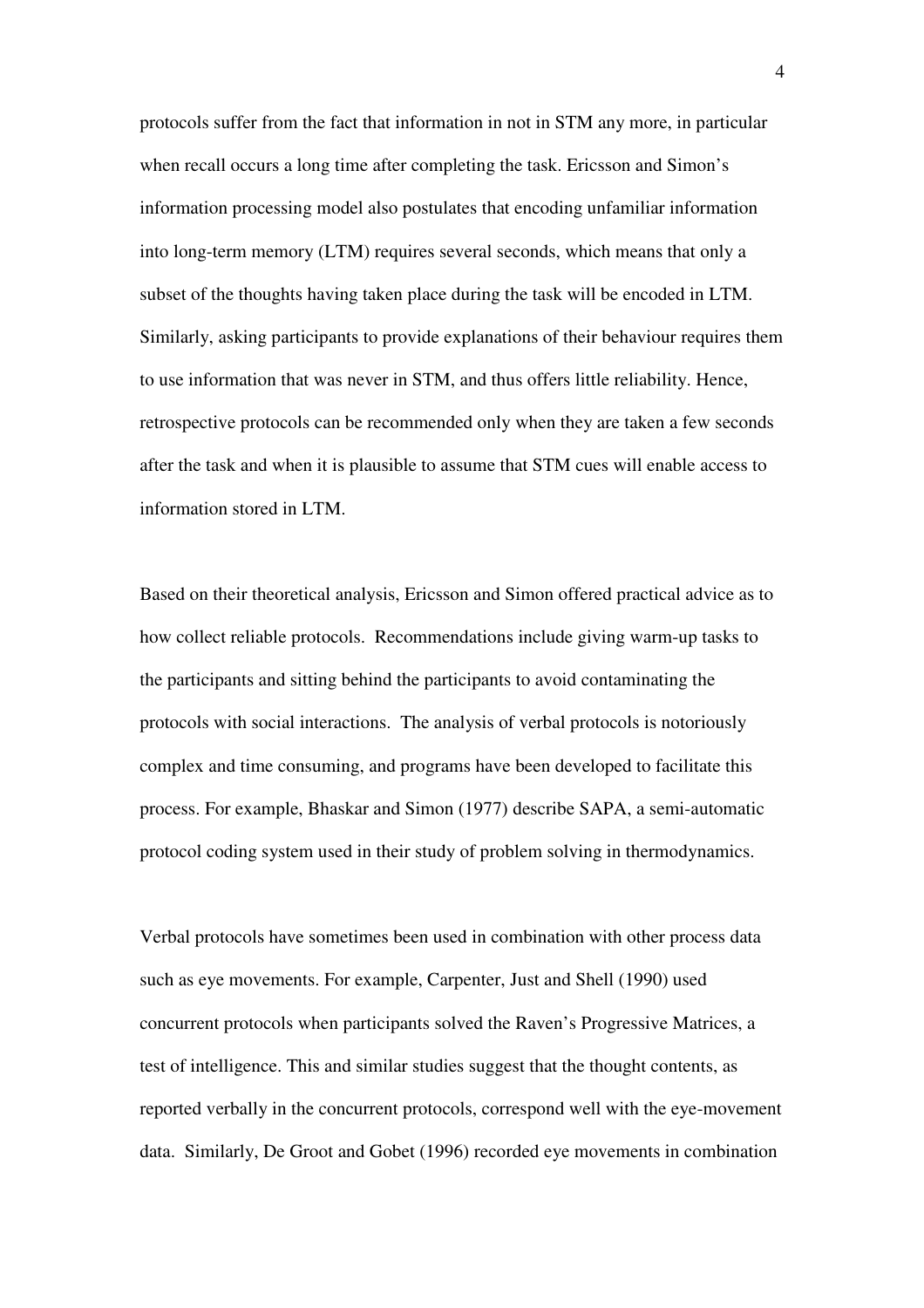with retrospective protocols. Chess players' eye movements were recorded when they looked at a position for five seconds; immediately after, the players attempted to recall where they had focused their attention during those five seconds. Results indicated a fair amount of individual differences, with some players having a remarkable memory of their eye movements, and others displaying poor recollection. An interesting result with respect to the study of consciousness was that players, after they had fixated the same square twice or more, tended to mention only the first fixation in their protocol. This is similar to the 'Ranschburg effect' identified in serial recall experiments, where people have difficulty in recalling items that are repeated in the list of stimuli to memorize.

Nowadays, mainstream cognitive psychology has accepted the use of concurrent protocols, but is still reticent about the use of retrospective protocols or introspection. Even critiques of the methodology (e.g., Wilson, 1994) agree that concurrent protocols offer a valid means for studying the contents of consciousness. Such protocols offer a high density of microdata and make it possible to capture the dynamics of sequences of mental states. It is also generally admitted that data gathered from concurrent protocols can be used as any other data to test theories, and some (symbolic) computational process models have in fact been able to reproduce the contents of verbal protocols in great detail (e.g., Newell & Simon, 1972).

However, there is also agreement that verbal protocols are ill-suited for studying nonconscious information. In addition, as anticipated by De Groot, there remains the issue of what is missing from the protocols—that is, to what extent nonconscious information plays a key role in the tasks usually studied with this methodology. There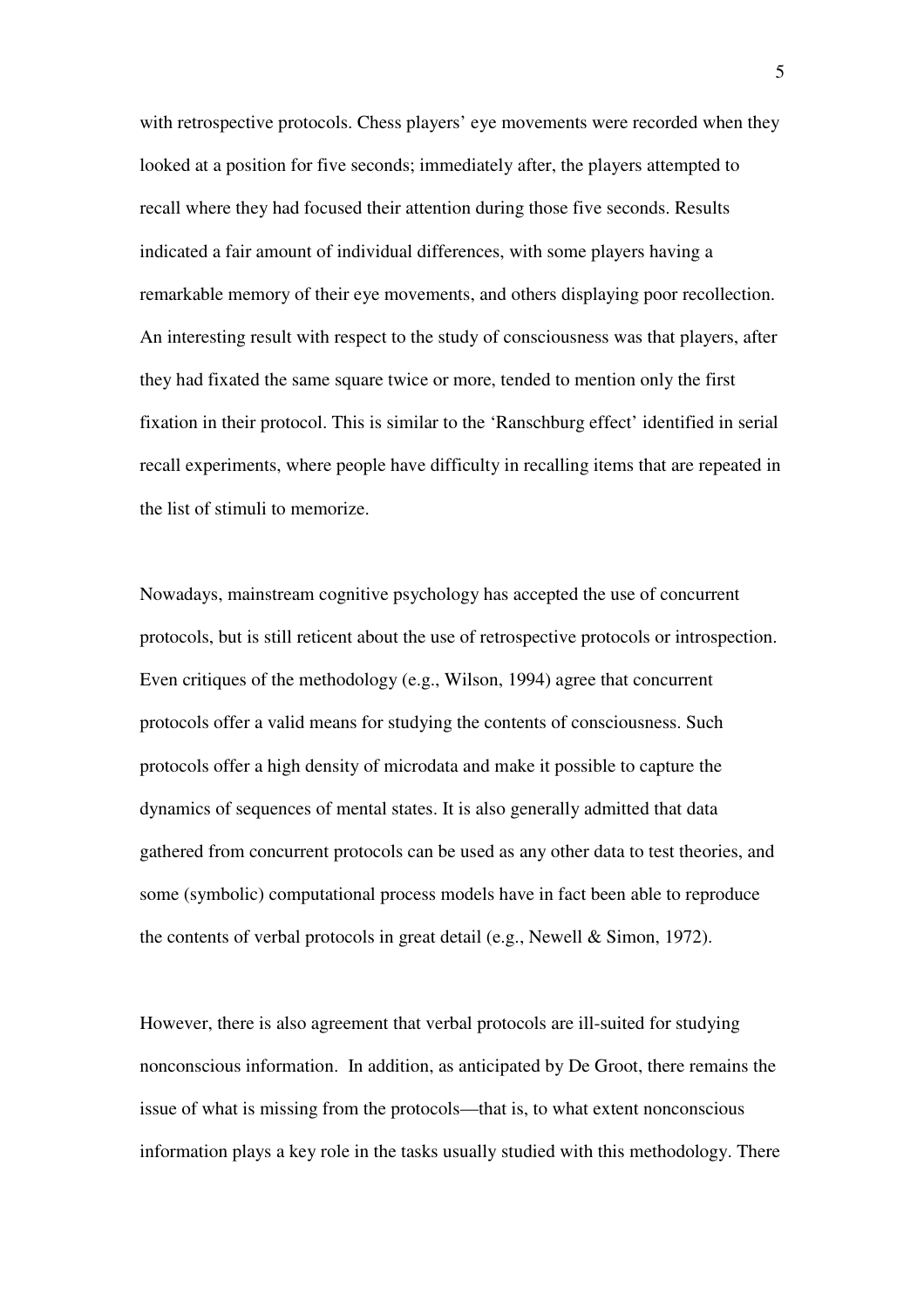is little doubt that such information affects behaviour, even in problem-solving tasks where information is often considered as fairly conscious, as shown for example by the substantial amount of experimental evidence that has been collected in the last decades on subliminal priming, automatization, and implicit learning.

Taking into account these strengths and weaknesses, the conclusion is that verbal protocols can offer very useful information for testing theories of human cognition, and that they are best used in conjunction with other methods (either experimental or computational) that ensure cross validation.

## **References**

- Bhaskar, R., & Simon, H. A. (1977). Problem solving in semantically rich domains: An example from engineering thermodynamics. *Cognitive Science, 1*, 193- 215.
- Carpenter, P. A., Just, M. A., & Shell, P. (1990). What one intelligence test measures: A theoretical account of the processing in the Raven progressive matrices test. *Psychological Review, 97*, 404-431.
- De Groot, A. D. (1965). *Thought and choice in chess (first Dutch edition in 1946)*. The Hague: Mouton Publishers.
- De Groot, A. D., & Gobet, F. (1996). *Perception and memory in chess: Heuristics of the professional eye*. Assen: Van Gorcum.